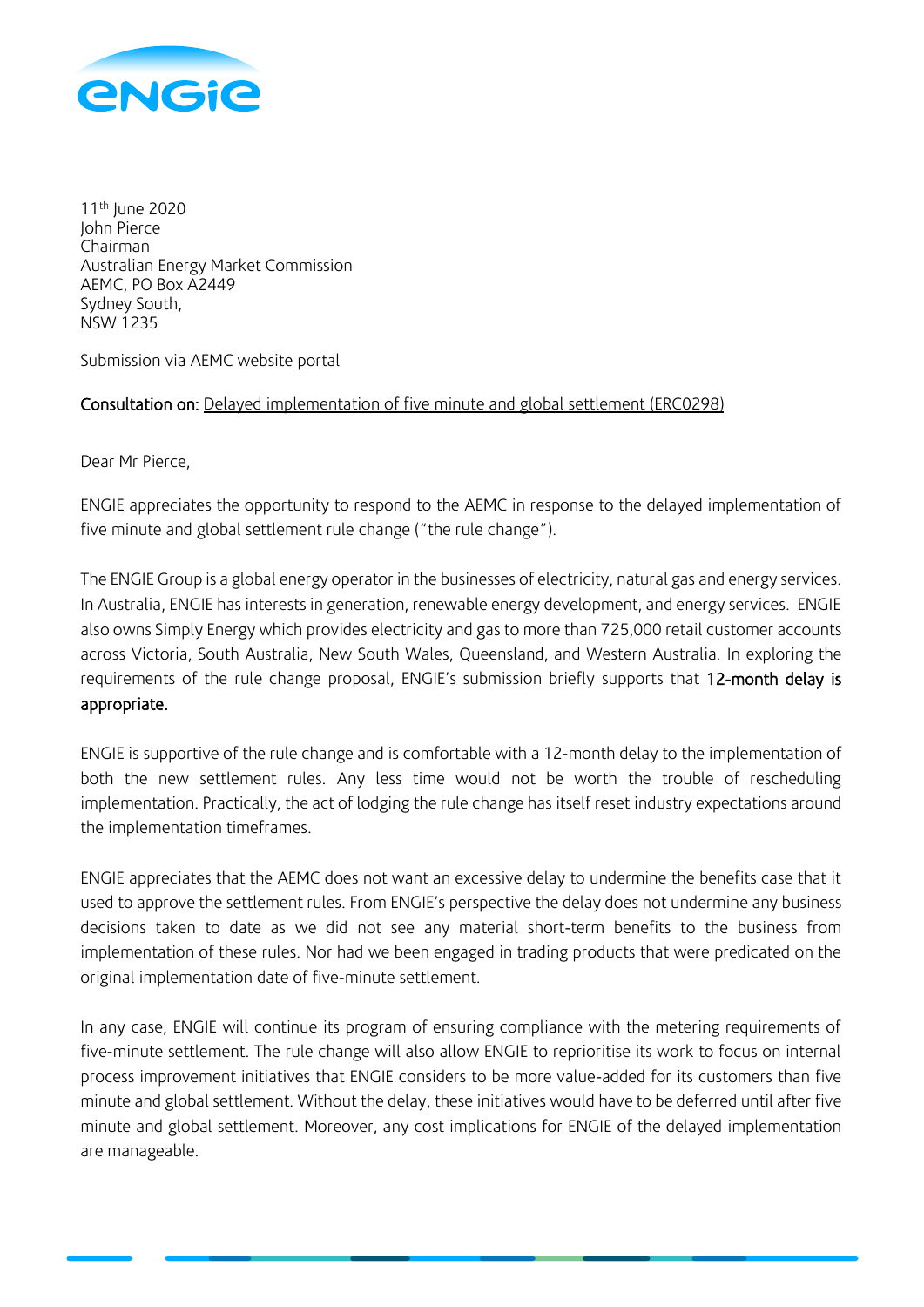

A more detailed response to the consultation questions can be found in Attachment 1 (below), based on the template as requested. Should you have any queries in relation to this submission please contact Aakash Sembey, Industry Regulations Manager, on (03) 8807 1132 or [Aakash.Sembey@simplyenergy.com.au.](mailto:Aakash.Sembey@simplyenergy.com.au)

Yours sincerely Jamie Lowe Head of Regulations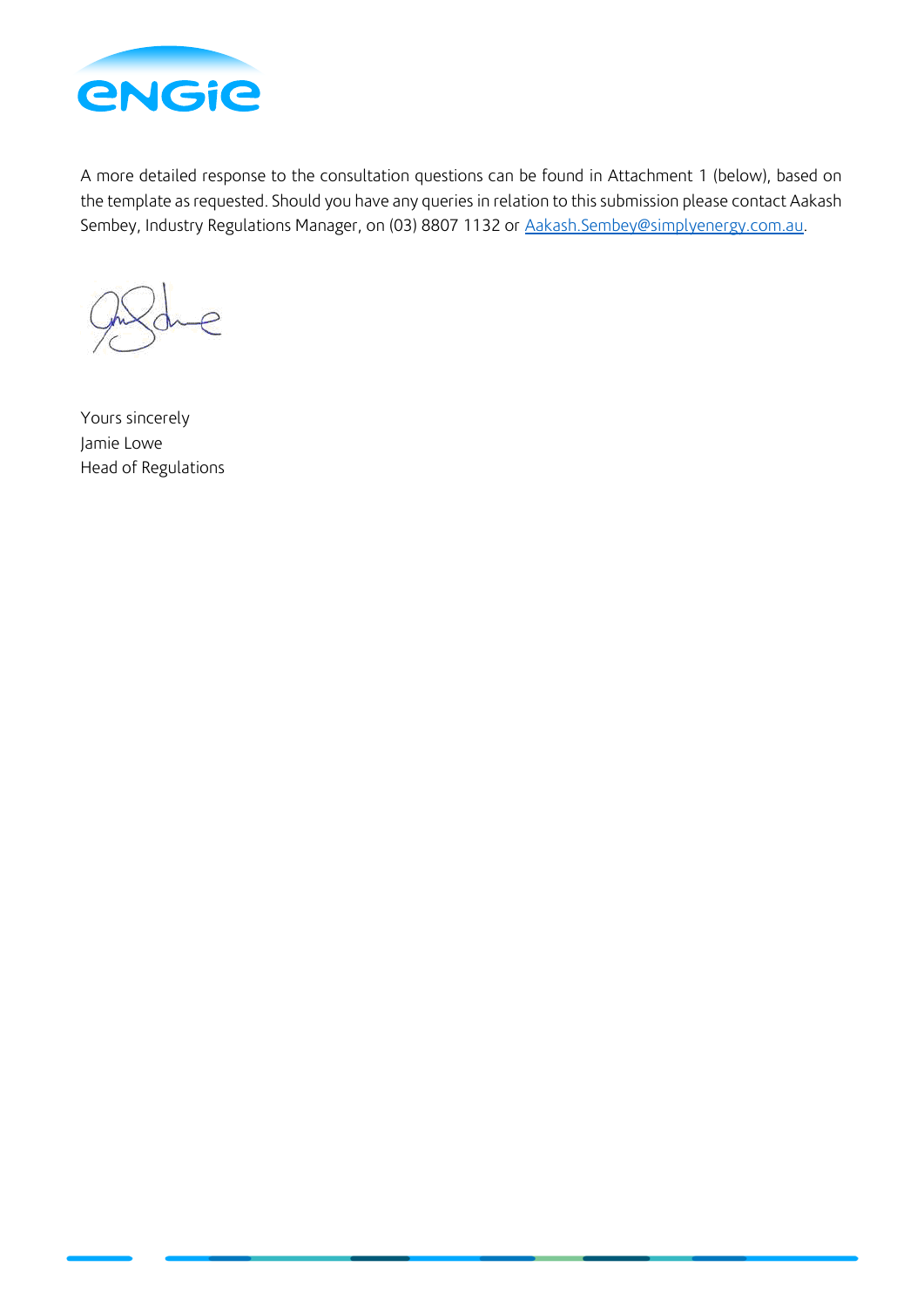

# **ATTACHMENT 1** STAKEHOLDER FEEDBACK TEMPLATE

The template below has been developed to enable stakeholders to provide their feedback on the questions posed in this paper and any other issues that they would like to provide feedback on. The AEMC encourages stakeholders to use this template to assist it to consider the views expressed by stakeholders on each issue. Stakeholders should not feel obliged to answer each question, but rather address those issues of particular interest or concern. Further context for the questions can be found in the consultation paper. Stakeholders are also encouraged to provide evidence to support claims where possible.

#### **SUBMITTER DETAILS**

| <b>ORGANISATION: ENGIE</b>         |                                   |
|------------------------------------|-----------------------------------|
| <b>CONTACT NAME:</b> Aakash Sembey |                                   |
| <b>EMAIL:</b>                      | aakash.sembey@simplyenergy.com.au |
| <b>PHONE:</b>                      | +61 8807 1132                     |
|                                    |                                   |

#### **CHAPTER 4** – SECTION 4.1 – TIME PERIOD FOR DELAY

#### **Question 1 – Time period for delay**

| If a delay to the start date of 5MS is necessary, is a $12$ -                                                                                                                                                  | A 12-month delay is appropriate when these processes (5MS/GS) are considered in isolation. Given that is the proposal by                                                                                                                                                                                                                                                                                                                                                                                                                                                                                                                                                             |
|----------------------------------------------------------------------------------------------------------------------------------------------------------------------------------------------------------------|--------------------------------------------------------------------------------------------------------------------------------------------------------------------------------------------------------------------------------------------------------------------------------------------------------------------------------------------------------------------------------------------------------------------------------------------------------------------------------------------------------------------------------------------------------------------------------------------------------------------------------------------------------------------------------------|
| month delay appropriate? Alternatively, please                                                                                                                                                                 | AEMO, ENGIE considers that the AEMC should focus on this time frame and set a very high bar for adopting a different                                                                                                                                                                                                                                                                                                                                                                                                                                                                                                                                                                 |
| explain why another time period is preferable and,                                                                                                                                                             | timeframe. In particular a short delay, such as three months or six months, would not be sufficient to materially assist our                                                                                                                                                                                                                                                                                                                                                                                                                                                                                                                                                         |
| if applicable, the implications on cash flow and                                                                                                                                                               | business.                                                                                                                                                                                                                                                                                                                                                                                                                                                                                                                                                                                                                                                                            |
| capacity? Would the rules need to commence at the<br>start of a quarter to align with the contract<br>market, or could 5ms commence mid-quarter?<br>What would be the impact of a mid-quarter<br>commencement? | More broadly, there are a number of other proposed reforms in the pipeline that are likely to require major systems changes<br>given they will have a major impact on dispatch and settlement processes. These include locational marginal pricing as<br>proposed by the AEMC as part of COGATI, a two-sided market with demand side bidding and dispatch as proposed by ESB<br>and ahead markets as proposed by ESB. In the light of these uncertainties, there could be value in an extended timeframe to<br>allow for resolution of these proposed reforms and the development of a harmonised implementation timetable that covers<br>all major dispatch and settlement changes. |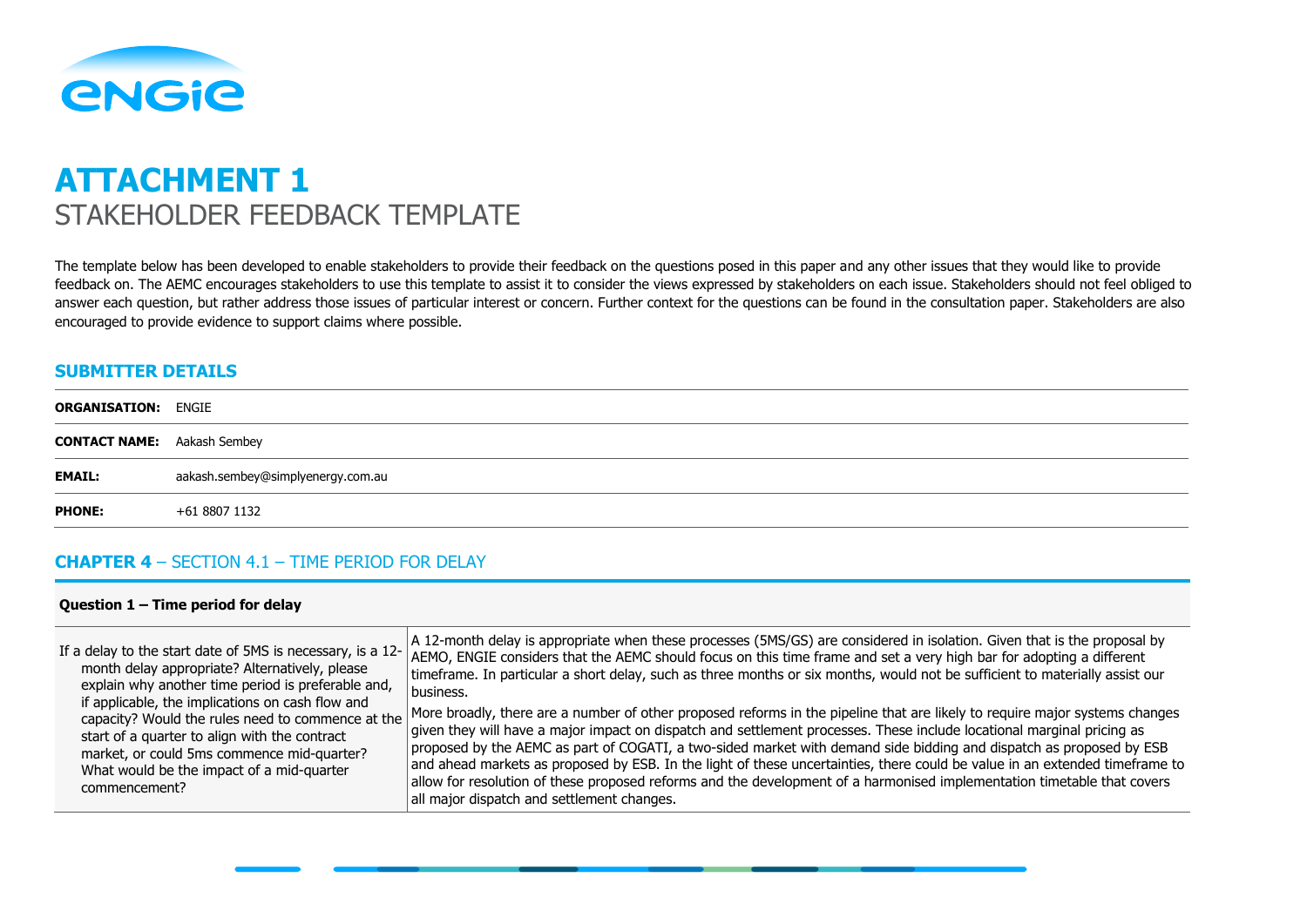

|                                                                                                                                                                                                                                                                                                                                                                                | There is no obvious merit in moving the commencement date to a mid-quarter date.                                                                                                                                                                                                                                                                                                                                                                                                                                                                                          |
|--------------------------------------------------------------------------------------------------------------------------------------------------------------------------------------------------------------------------------------------------------------------------------------------------------------------------------------------------------------------------------|---------------------------------------------------------------------------------------------------------------------------------------------------------------------------------------------------------------------------------------------------------------------------------------------------------------------------------------------------------------------------------------------------------------------------------------------------------------------------------------------------------------------------------------------------------------------------|
| What is the appropriate date for the commencement of<br>the 'soft' and 'hard' starts for global<br>settlement? Should this be a linear move by the<br>number of months of delay, or should the dates<br>change to another timeframe?                                                                                                                                           | See answer to a) above. A 12-month delay is acceptable, but an integrated implementation timetable that accounts for other<br>major upcoming reforms of dispatch and settlement is preferable.                                                                                                                                                                                                                                                                                                                                                                            |
| If there is a 12-month delay to the start date of 5MS<br>and GS, is it still appropriate that all new and<br>replacement meters (other than 4A) installed after<br>1 December 2018, and type 4A meters<br>installed after 1 December 2019, be required<br>to record and provide 5-minute data by 1<br>December 2022? If not, why and what time period<br>would be appropriate? | Yes                                                                                                                                                                                                                                                                                                                                                                                                                                                                                                                                                                       |
| If global settlement is delayed, by what date should<br>AEMO prepare and publish the first report on<br>unaccounted for energy required under cl 3.15B(a)?                                                                                                                                                                                                                     | If GS is delayed by 12 months as proposed then the first UFE energy report should also be delayed 12 months, i.e. to 5<br>February 2023. Having said that, ENGIE supports the proposed "soft" start date for Global Settlement (GS) to be 1 July 2022,<br>i.e. date AEMO should prepare and publish the first report on unaccounted for energy however a "hard" start approximately<br>7 months thereafter i.e. 5 February 2023 in order to maintain the same policy logic of staggering GS implementation to<br>reduce the combined financial impact of both 5MS and GS. |
| Cl 11.112.6 states that AEMO must make and publish<br>the unaccounted for energy reporting guidelines<br>required under new cl 3.15.5B(d) by 1 December<br>2022. What is the appropriate date for the<br>publication of these reporting guidelines if there is<br>a delay to global settlement?                                                                                | If GS is delayed by 12 months as proposed then the guidelines should also be delayed 12 months, i.e. to 1 December 2023.                                                                                                                                                                                                                                                                                                                                                                                                                                                  |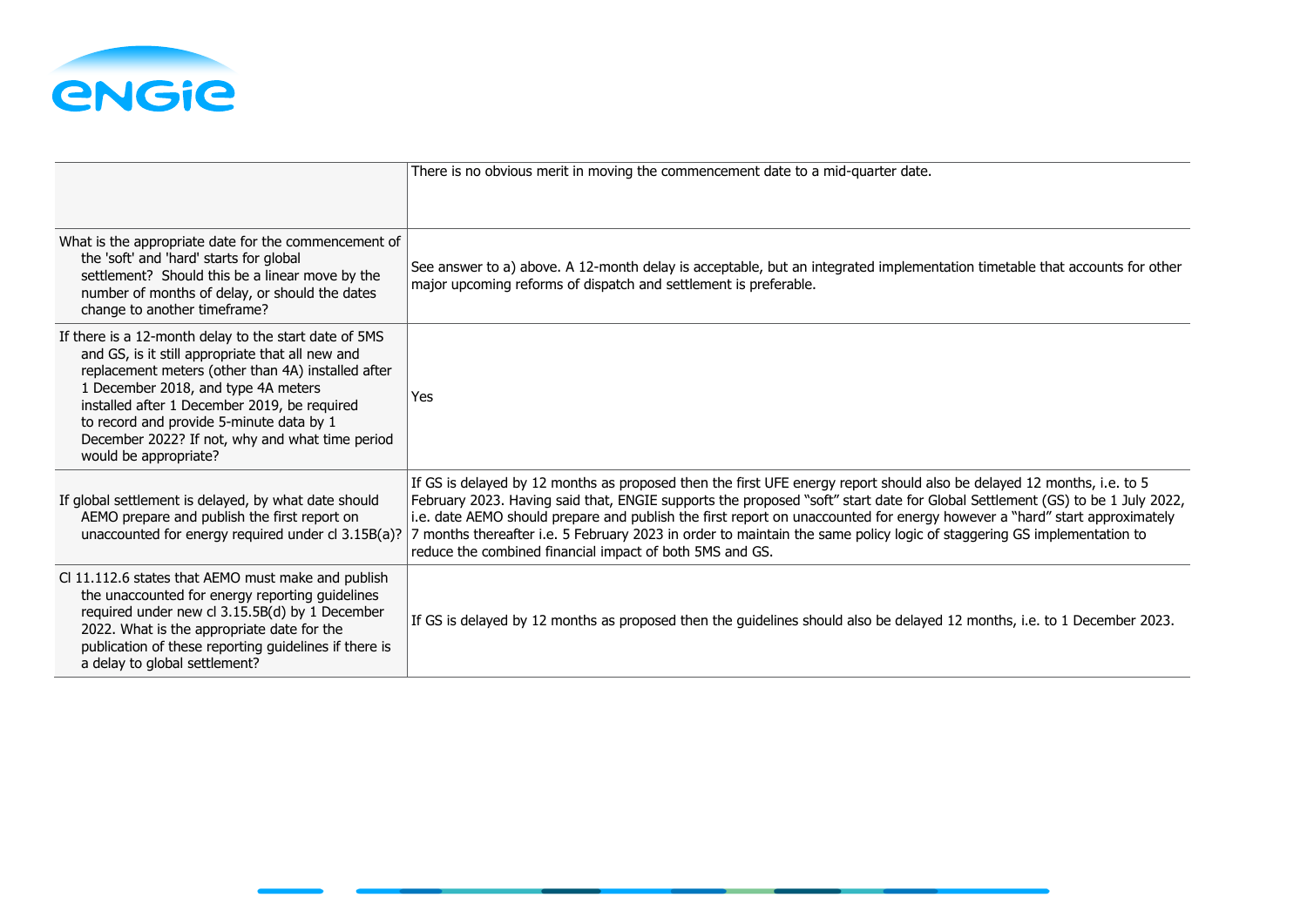

# **CHAPTER 4** – SECTION 4.2 – PARTICIPANT COSTS AND CAPACITY

#### **Question 2 – Participant costs**

| a) What is the expected impact of COVID-19 on<br>participant cash flows? How material is this impact?<br>How long are these cash flow impacts expected to<br>last?                                                                                                                                                                                                                         | There remain too many uncertainties to accurately estimate the overall cash flow impact. While states and territories are<br>progressively relaxing restrictions, we may yet have to deal with a "second wave" of COVID impact. The long-term economic<br>repercussions of the shutdowns are not fully known and are based on predictable modelling. Moreover, cashflows could be<br>materially impacted by some of the pending rule changes, e.g. AER's proposed rule change (ERC0302) on deferral of<br>network charges, if it is passed. |
|--------------------------------------------------------------------------------------------------------------------------------------------------------------------------------------------------------------------------------------------------------------------------------------------------------------------------------------------------------------------------------------------|---------------------------------------------------------------------------------------------------------------------------------------------------------------------------------------------------------------------------------------------------------------------------------------------------------------------------------------------------------------------------------------------------------------------------------------------------------------------------------------------------------------------------------------------|
| b) For participants that are required to implement<br>changes to IT systems and procedures for 5MS and<br>GS, how would the proposed 12 month delay<br>impact your implementation costs? Please quantify<br>and provide evidence where possible. Any<br>confidential cost information will be treated as<br>confidential and redacted from submissions<br>published on the AEMC's website. | ENGIE considers that a 12 month delay would not necessarily materially impact implementation costs. What it would do is<br>allow prioritisation of certain other internal process improvement initiatives that ENGIE considers to be more value-added for<br>its customers than 5MS/GS. Without the delay these initiatives would have to be deferred until after 5MS/GS.                                                                                                                                                                   |
| c) To what extent can additional market testing<br>periods run by AEMO minimise costs associated<br>with the delayed commencement of 5MS and GS?<br>To what extent do participants rely on B2B data<br>flows for 5MS and GS testing?                                                                                                                                                       | Additional market testing periods are advantageous, however if AEMO's cost-recovery of 5MS/GS has a potential to increase<br>participant fees, there needs to be a careful assessment on whether extended testing periods are warranted. The current<br>time-periods of testing are sufficient.<br>ENGIE utilises B2B data flows quite extensively, especially with the Meter Data files.                                                                                                                                                   |

#### **Question 3 – Participant capacity**

| d) To what extent has COVID-19 affected participants'<br>ability to implement the necessary changes for 5MS<br>and GS by 1 July 2021? | ENGIE works with multiple IT service providers. In some cases, overseas offices of our service providers have had to be<br>closed down. Internally, ENGIE staff have had to make the adjustments to working from home. New regulatory requirements<br>and voluntary arrangements that have resulted from the COVID-19 impacts have taken resources away from other projects,<br>including 5MW and GS. |
|---------------------------------------------------------------------------------------------------------------------------------------|-------------------------------------------------------------------------------------------------------------------------------------------------------------------------------------------------------------------------------------------------------------------------------------------------------------------------------------------------------------------------------------------------------|
|---------------------------------------------------------------------------------------------------------------------------------------|-------------------------------------------------------------------------------------------------------------------------------------------------------------------------------------------------------------------------------------------------------------------------------------------------------------------------------------------------------------------------------------------------------|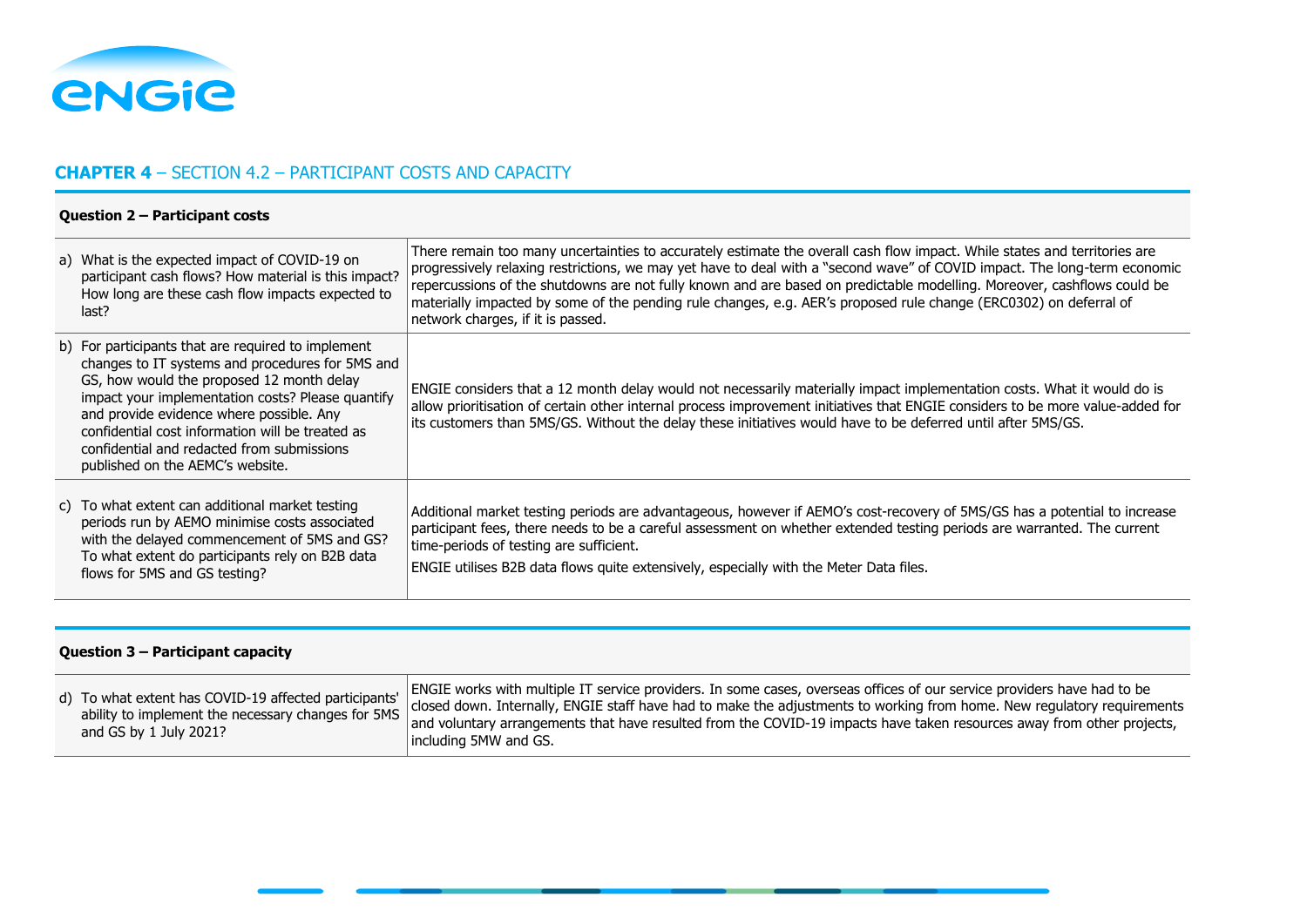

# **CHAPTER 4** – SECTION 4.3 – ELECTRICITY CONTRACT MARKET IMPLICATIONS

#### **Question 4 – Electricity contract market**

| a) To what extent have you purchased 5-minute cap<br>products for FY 2021-22? What would the impact of<br>a delay be to the value of those 5-minute cap<br>products as risk management products for your<br>business? | ENGIE does not consider that the delay will have a material impact on its hedging activity.                                                                                                                                                                                                    |
|-----------------------------------------------------------------------------------------------------------------------------------------------------------------------------------------------------------------------|------------------------------------------------------------------------------------------------------------------------------------------------------------------------------------------------------------------------------------------------------------------------------------------------|
| b) Would a delay to commencement of 5MS impact<br>swap, captions or any other financial hedging<br>products trading for FY2021-22 and beyond? If so,<br>how?                                                          | ENGIE observes that the likelihood of a delay to 5MS has increased materially simply by AEMO canvassing participants and<br>then lodging the rule change. There are no obvious signals in the market that these developments have materially impacted<br>prices of financial hedging products. |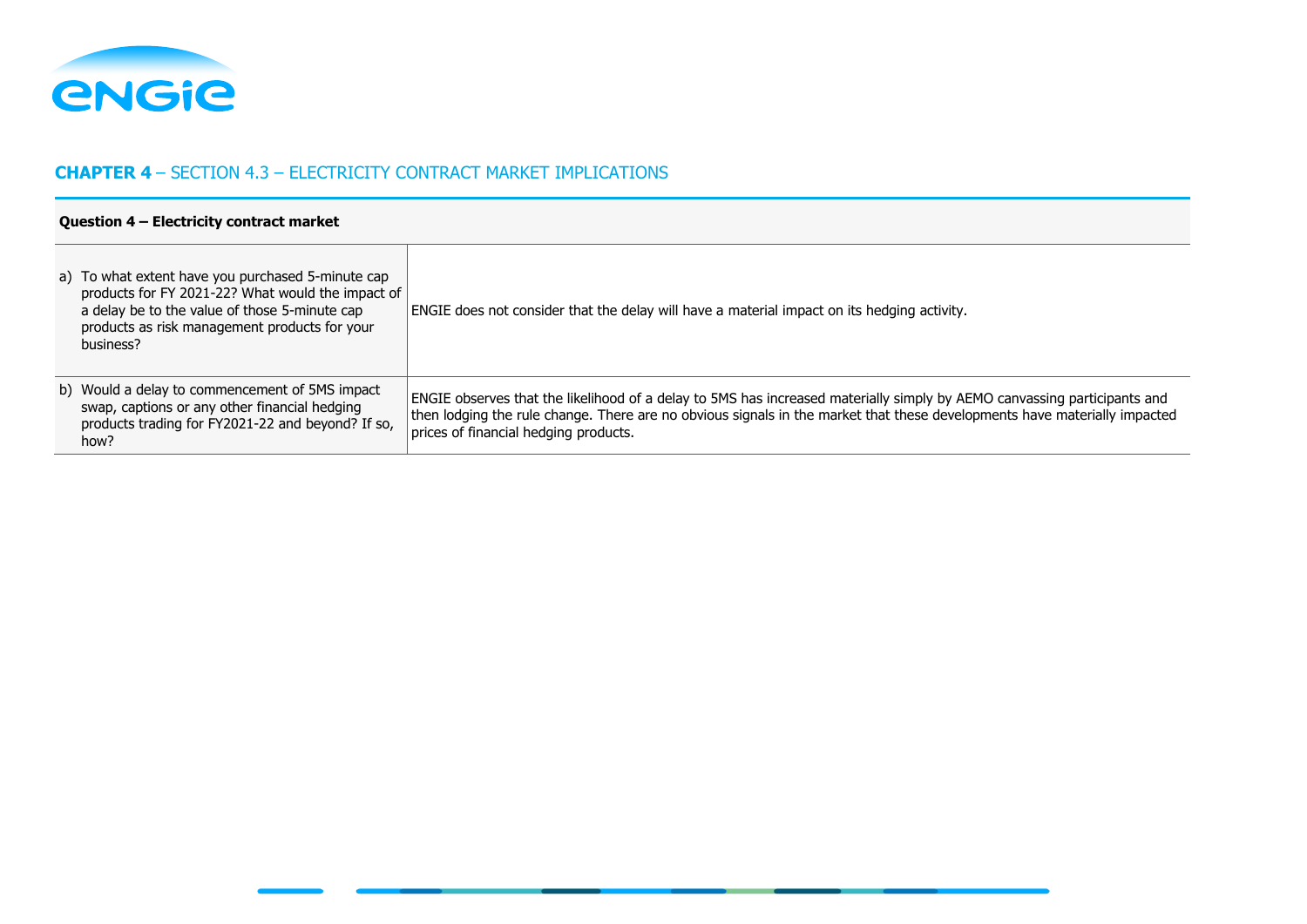

# **CHAPTER 4** – SECTION 4.4 – DELAYED BENEFITS

#### **Question 5 – Delayed benefits**

| a) To what extent were investments that have been<br>made, or are planned to be made, in technologies<br>that are capable of responding to a five-minute<br>price signal, dependent on the 5MS rule<br>commencing on 1 July 2021, as opposed to other<br>factors? What effect would a 12-month delay have<br>on the expected return on investment for these<br>assets? Please quantify and provide evidence,<br>noting that submissions can be treated as<br>confidential if requested, or confidential information<br>can be redacted from submissions published on the<br>AEMC's website. | No investments predicated on 5MS implementation. ENGIE continues to invest in providing relevant customers with five-<br>minute meter data in any case, so regardless of delay to 5MS the informational benefits of this increased granularity will be<br>realised.                                                                                                                                                                                                                                                                                                                                                                                                                                                                                                                                                                                                                                                                  |
|---------------------------------------------------------------------------------------------------------------------------------------------------------------------------------------------------------------------------------------------------------------------------------------------------------------------------------------------------------------------------------------------------------------------------------------------------------------------------------------------------------------------------------------------------------------------------------------------|--------------------------------------------------------------------------------------------------------------------------------------------------------------------------------------------------------------------------------------------------------------------------------------------------------------------------------------------------------------------------------------------------------------------------------------------------------------------------------------------------------------------------------------------------------------------------------------------------------------------------------------------------------------------------------------------------------------------------------------------------------------------------------------------------------------------------------------------------------------------------------------------------------------------------------------|
| b) To what extent would a 12-month delay to the start<br>of 5MS and/or GS delay the realisation of<br>other benefits for individual participants and/or the<br>industry as a whole? Please quantify and provide<br>evidence, noting that submissions can be treated as<br>confidential if requested, or confidential information<br>can be redacted from submissions published on the<br>AEMC's website.                                                                                                                                                                                    | ENGIE does not see short-term benefits to its own business as aresult of 5MS. In the long run, there may be benefits<br>realised across the industry as AEMC believes, but it's not clear that a 12 month delay materially undermines the lonmg-term<br>benefits case. This is particularly in the context of COVD-19 impacts which may lead to delays across the industry in<br>developing technologies and services that are dependent on 5 MS. Further, it allows more time to progress work on<br>integrating fast frequency response technologies into the NEM. This is one of the key risk mitigation activities associated with<br>5MS.<br>GS is simply a new cost from ENGIE's perspective. The increased incentives on participants are unlikely to be sufficient to<br>drive invetsemnt in initiatives to minimise UFE. Accordingly, ENGIE does not consider a delay to GS to have a significant<br>impact on the industry |